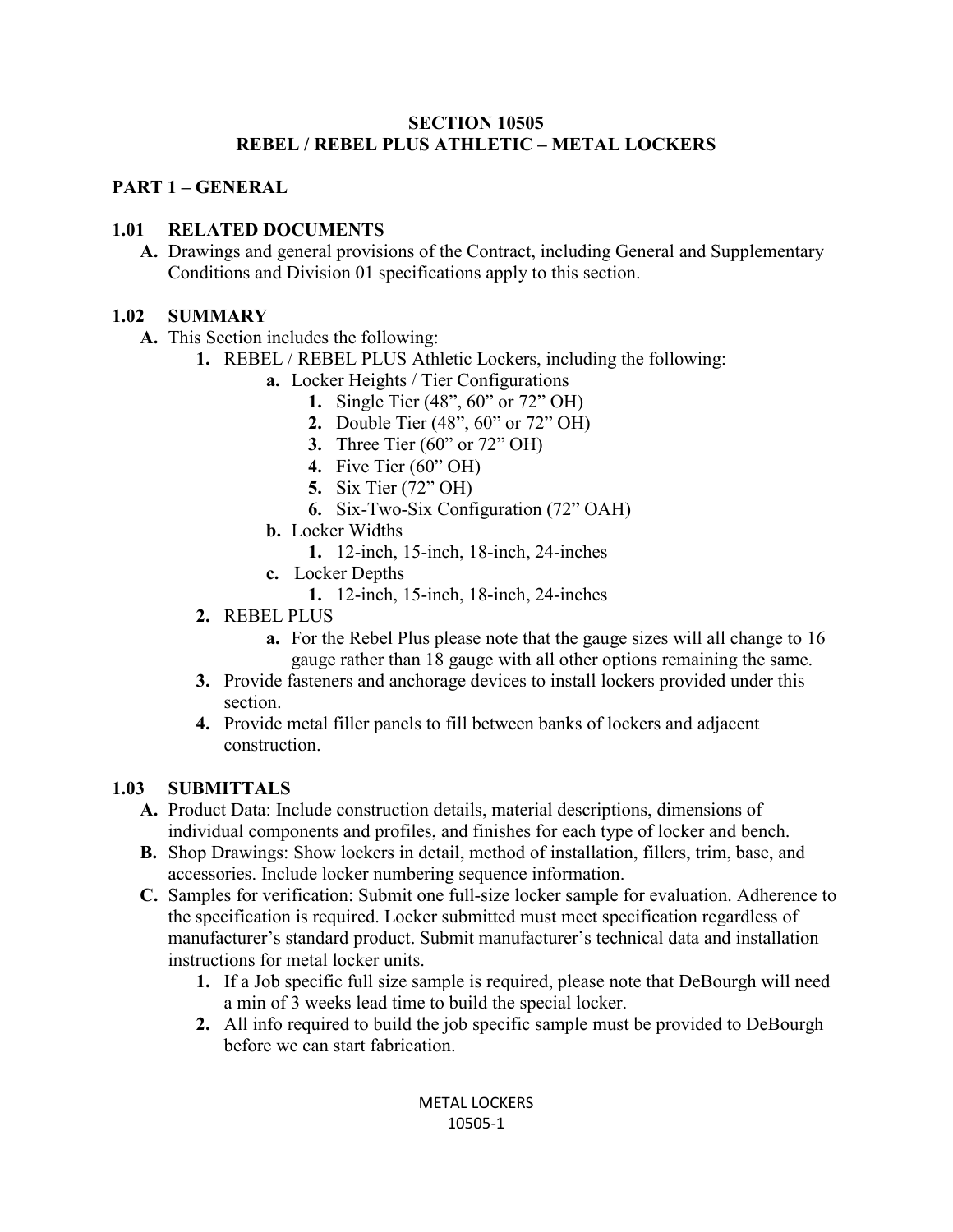**D.** Maintenance Data: For adjusting, repairing and replacing locker doors and latching mechanisms to include in maintenance manuals specified in Division 01.

## **1.04 QUALITY ASSURANCE**

- **A.** Uniformity and Single Manufacturer Requirements: Provide each type of metal locker as produced by a single USA manufacturer, including necessary mounting accessories, fittings, and fastenings.
- **B.** All of the sheet metal parts and all major hardware components used to manufacture this product to be produced in the United States of America. No exceptions will be allowed.
- **C.** Installers Qualifications: Lockers to be installed by an experienced agent of the manufacturer.

## **1.05 DELIVERY, STORAGE, AND HANDLING**

- **A.** Packing and Shipping: Do not deliver metal lockers until building is enclosed and ready for locker installation.
- **B.** Storage and Protection: Protect materials from damage during delivery, handling, storage and installation.

## **1.06 WARRANTY**

**A.** Locker manufacturer shall warrant the lockers for the lifetime use of the original purchaser from date of shipment. Warranty shall include all defects in material and workmanship, excluding finish, vandalism and improper installation.

# **PART 2 – PRODUCTS**

## **2.01 MANUFACTURERS**

- **A.** Acceptable Manufacturers: Subject to compliance with requirements of the Contract Documents, acceptable USA manufacturers are as follows:
	- **1.** DeBourgh Manufacturing Company

# **2.02 FABRICATION**

- **A.** Locker Construction
	- **1.** Lockers to be welded unibody construction with exposed welds sanded smooth.
	- **2.** No bolts, screws or rivets used in assembly of locker units.
	- **3.** Ship lockers ready to be anchored in place in accordance with manufacturer's instructions.
- **B.** Body of Lockers
	- **1.** Tops, Bottoms, Sides: Constructed of 18 gauge domestic Cold Rolled Steel (CRS) for maximum durability.
	- **2.** Backs: Solid sheet of 20 gauge CRS welded to frames of sides and intermediate partitions.
	- **3.** Shelves: Constructed of 18 gauge CRS welded to sides and intermediate partition construction. Shelves provided in lockers 60-inches and taller, located to provide a minimum of 12 or 15-inch clearance from top of locker.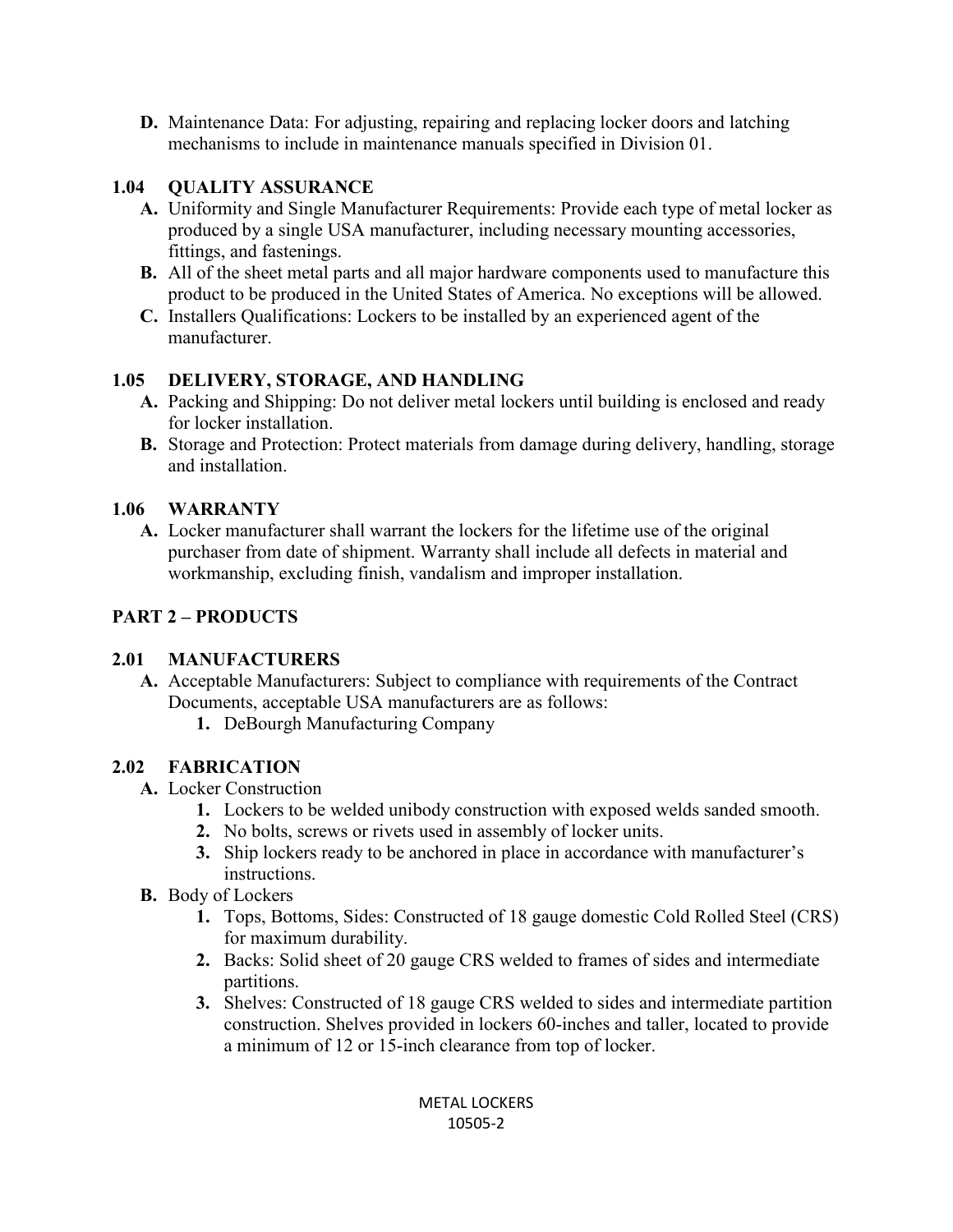- **4.** Tier Dividers: Full depth CRS securely welded on all four sides, to combine with tops, bottoms, sides, and intermediate partitions.
- **C.** Continuous Door Strike
	- **1.** Tier dividers, tops and bottoms constructed to provide two-sided, continuous door strike on both hinge and latch sides for a secure, sanitary and intrusion-free locker while door is in closed position.
- **D.** Doors
	- **1.** Doors are 18 gauge CRS formed outer panel with double bends on both sides and a single bend on top and bottom.
	- **2.** Doors to have 18 gauge steel formed stiffener panel securely welded inside the door to form a reinforced channel for additional torque-free strength and sound reduction when closing door. *Door stiffeners not included on doors with multipoint latching unless specifically requested.*
- **E.** Door Ventilation
	- **1.** Louvers at top and bottom of door.
	- **2.** Diamond perforation
	- **3.** Solid door, no punched or cut ventilation required.
- **F.** Intermediate Partition Ventilation
- **1.** Solid
	- **2.** Diamond perforation
- **G.** Latching
	- **1.** Sentry I Three-Point Three-Sided Turn Handle
		- **a.** Latching mechanism operated by a steel handle welded to a three-point cremone type assembly.
		- **b.** Latching rods, 3/8-inch diameter, engage top and bottom edge of locker frame. A 3/16-inch-thick center latch engages door jamb.
	- **2.** Sentry II Recessed Gravity Latch:
		- **a.** Door containing stainless steel cup recessed into formed door (doors 18 inches and higher).
		- **b.** 12 gauge steel finger lift mechanism.
		- **c.** Spring activated nylon slide latch enclosed in steel latch channel allows closing of door while padlock or built-in lock is in position
		- **d.** Rubber bumpers riveted to door stops for silent operation
	- **3.** Sentry III Single-Point Latch
		- **a.** 11 gauge stationary latch welded securely to locker frame.
		- **b.** Latch extends no more than  $\frac{1}{4}$ -inch into locker openings, penetrating through cup.
		- **c.** Flush-mounted, recessed stainless steel cup in a formed door with 18 gauge vertical back panel stiffener.

# **H.** Hinges

- **1.** Continuous Piano Hinge
	- **a.** 16 gauge continuous piano hinge on the right side of the opening.
	- **b.** Hinges welded to door and riveted to locker frame.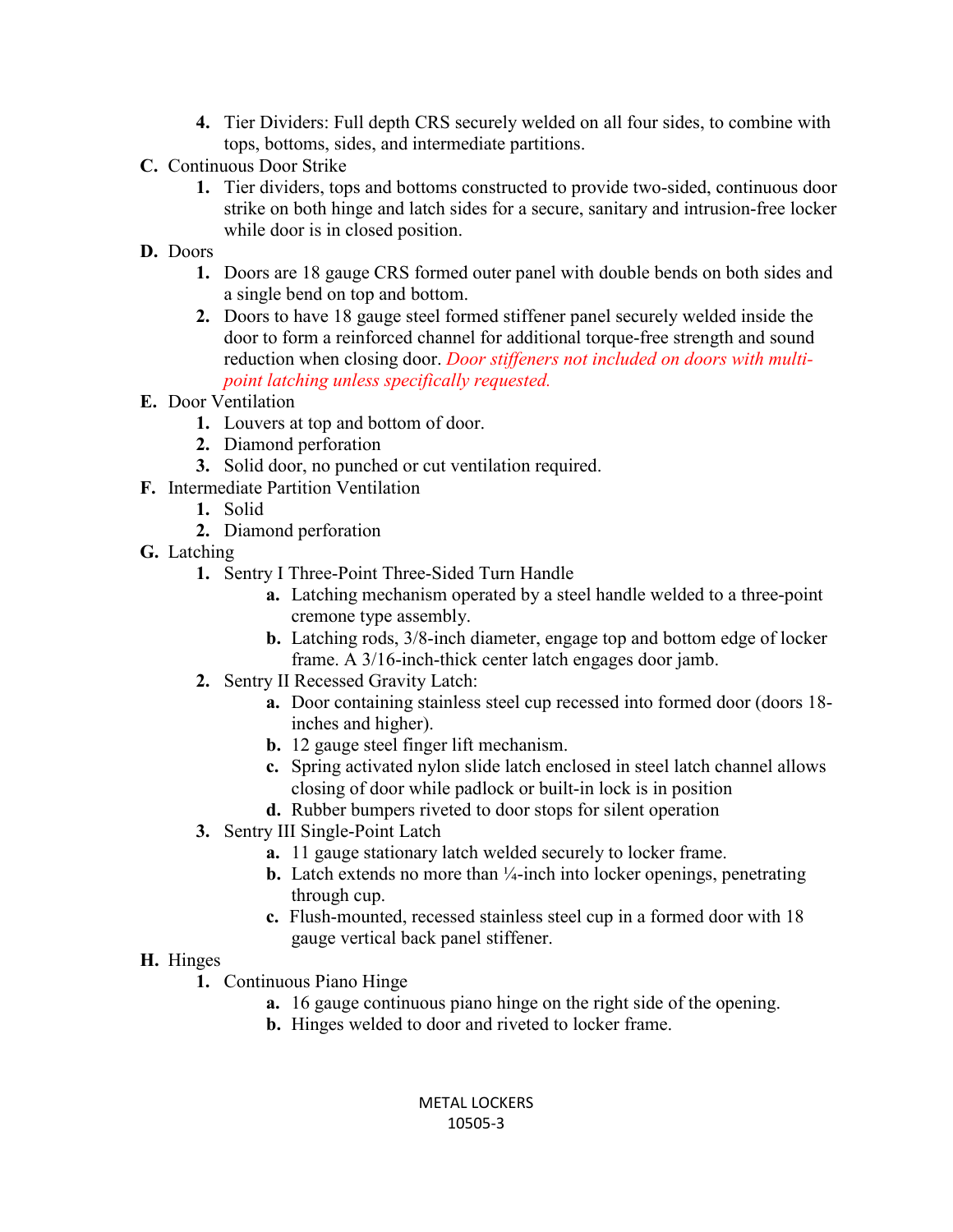- **2.** Knuckle Hinge
	- **a.** Three inch, five knuckle, 14 gauge heavy-duty fast pin welded to both door and frame.
- **I.** Slope Tops
	- **1.** Continuous Slope Tops
		- **a.** Provide 20 gauge CRS continuous slope tops with approximately 18 degree slope. Join slope panels with splice joints and finish locker runs with 16 gauge slope top end caps.
	- **2.** Welded (?) Slope Tops
		- **a.** Provide 18 gauge all welded slope top with 25-degree pitch, attached at factory with concealed fasteners. Slope top to be in addition to standard 18 gauge flat top.

### **J.** Bases

- **1.** Z-Base
	- **a.** Provide 4-inch-high Z-base sections from 16 Ga formed CRS. Securely fasten Z-base to floor and lockers to Z-base.
- **2.** Closed Base
	- **a.** Provide 4-inch-high, 14 gauge welded steel base enclosed on all four sides securely welded to locker bottom.
- **K.** Filler Panels: Manufacturer's standard fabricated from 18 gauge solid steel finished to match lockers. Filler available in manufacturer's standard sizes.
- **L.** Finish:
	- **1.** Complete locker unit to be thoroughly cleaned, phosphatized and sealed.
	- **2.** Finish to be baked powder coat with a minimum 2-3 mil thickness.
	- **3.** As selected from manufacturer's standard offering.

## **2.03 LOCKER ACCESSORIES**

- **A.** Hooks
	- **1.** Hooks to be heavy duty forged steel with ball ends and zinc plated.
	- **2.** Provide one double ceiling hook in each locker opening.
- **B.** Numbering
	- **1.** Furnish each locker with black anodized laser-etched aluminum number plate.
	- **2.** Locate number plate near center of each door.
	- **3.** Owner to furnish numbering sequence.

# **PART 3 – EXECUTION**

### **3.01 INSTALLATION**

- **A.** Wall Installation
	- **1.** Securely anchor every locker to wall and/or floor before use.
	- **2.** Anchoring to be determined by conditions at time of installation.
	- **3.** Install the adjacent locker units by bolting at four points, two at top and two at bottom, using 1/4-inch cadmium plated bolts.